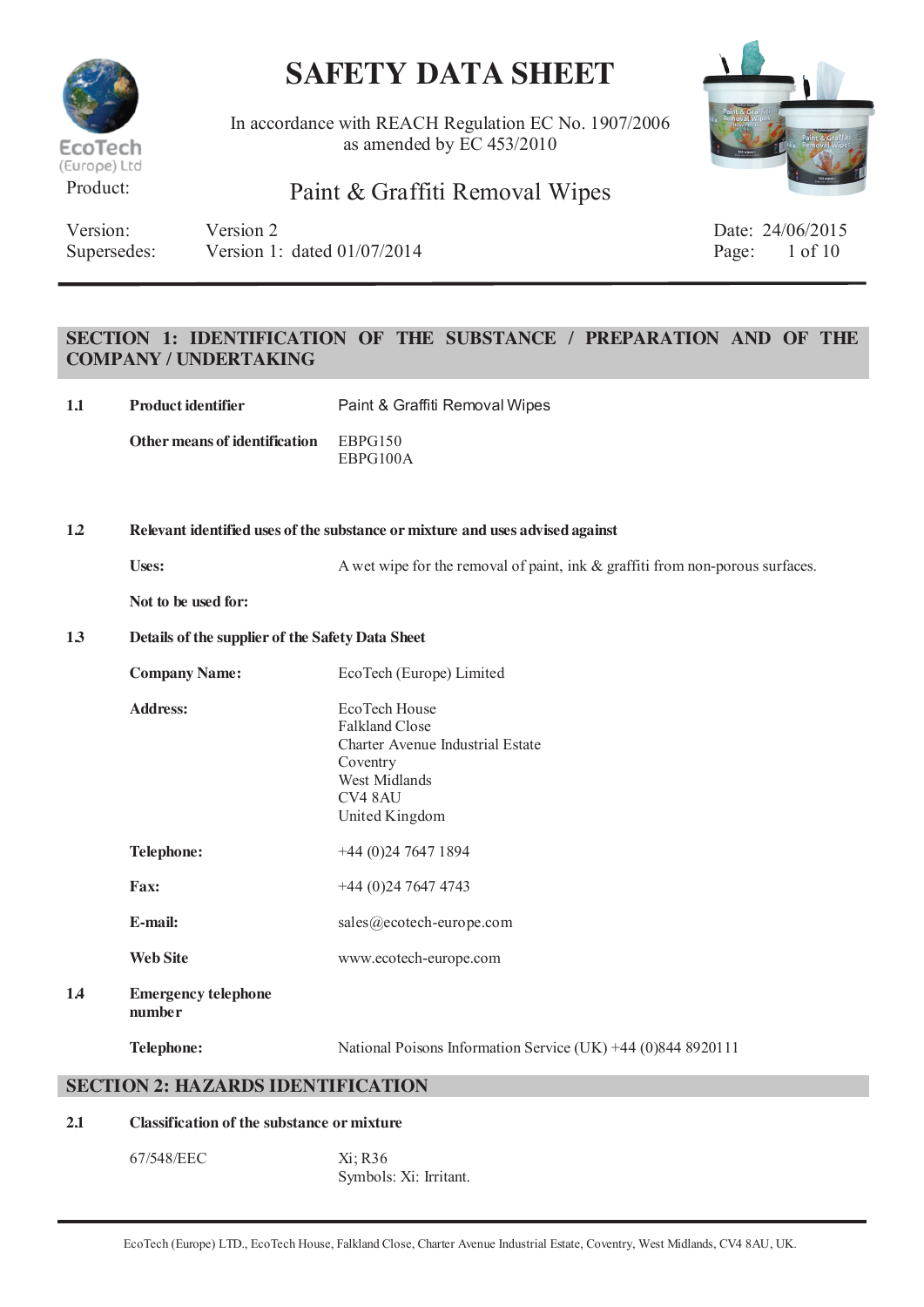

In accordance with REACH Regulation EC No. 1907/2006 as amended by EC 453/2010

## Product: Paint & Graffiti Removal Wipes

| Version:    | Version 2                     | Date: 24/06/2015         |
|-------------|-------------------------------|--------------------------|
| Supersedes: | Version 1: dated $01/07/2014$ | Page: $2 \text{ of } 10$ |

|     | Main Hazards                                         | Irritating to eyes.                                                                                                                                                                                                                                                                                                  |
|-----|------------------------------------------------------|----------------------------------------------------------------------------------------------------------------------------------------------------------------------------------------------------------------------------------------------------------------------------------------------------------------------|
|     | - EC 1272/2008                                       | Eye Dam. 1: H318;                                                                                                                                                                                                                                                                                                    |
| 2.2 | <b>Label elements</b>                                |                                                                                                                                                                                                                                                                                                                      |
|     | <b>Signal Word</b>                                   | Danger                                                                                                                                                                                                                                                                                                               |
|     | <b>Hazard Statement</b>                              | Eye Dam. 1: H318 - Causes serious eye damage.                                                                                                                                                                                                                                                                        |
|     | <b>Precautionary Statement:</b><br><b>Prevention</b> | P102 - Keep out of reach of children.                                                                                                                                                                                                                                                                                |
|     |                                                      | P103 - Read label before use.<br>P280 - Wear protective gloves / protective clothing / eye protection / face<br>protection.                                                                                                                                                                                          |
|     | <b>Precautionary Statement:</b>                      | P101 - If medical advice is needed, have product container or label at hand.                                                                                                                                                                                                                                         |
|     | <b>Response</b>                                      | P301+P312 - IF SWALLOWED: Call a POISON CENTER or doctor / physician if<br>you feel unwell.<br>P305+P351+P338 - IF IN EYES: Rinse cautiously with water for several minutes.<br>Remove contact lenses, if present and easy to do. Continue rinsing.<br>P310 - Immediately call a POISON CENTER or doctor/ physician. |
| 2.3 | <b>Other hazards</b>                                 | This product does not contain any PBT or VPvB substances.                                                                                                                                                                                                                                                            |

### **SECTION 3: COMPOSITION / INFORMATION ON INGREDIENTS**

- **3.1 Substances -**
- **3.2 Mixtures**

**67/548/EEC / 1999/45/EC**

| <b>Chemical Name</b>                                                     | Index No. | CAS No.    | EC No.          | <b>REACH</b><br><b>Registration</b><br><b>Number</b> | Conc.<br>(9/6W/W) | Classification |
|--------------------------------------------------------------------------|-----------|------------|-----------------|------------------------------------------------------|-------------------|----------------|
| Dipropylene Glycol<br>Monomethyl Ether<br>$(2$ -methoxy<br>methylethoxy) |           | 34590-94-8 | $252 - 104 - 2$ |                                                      | $20 - 30\%$       |                |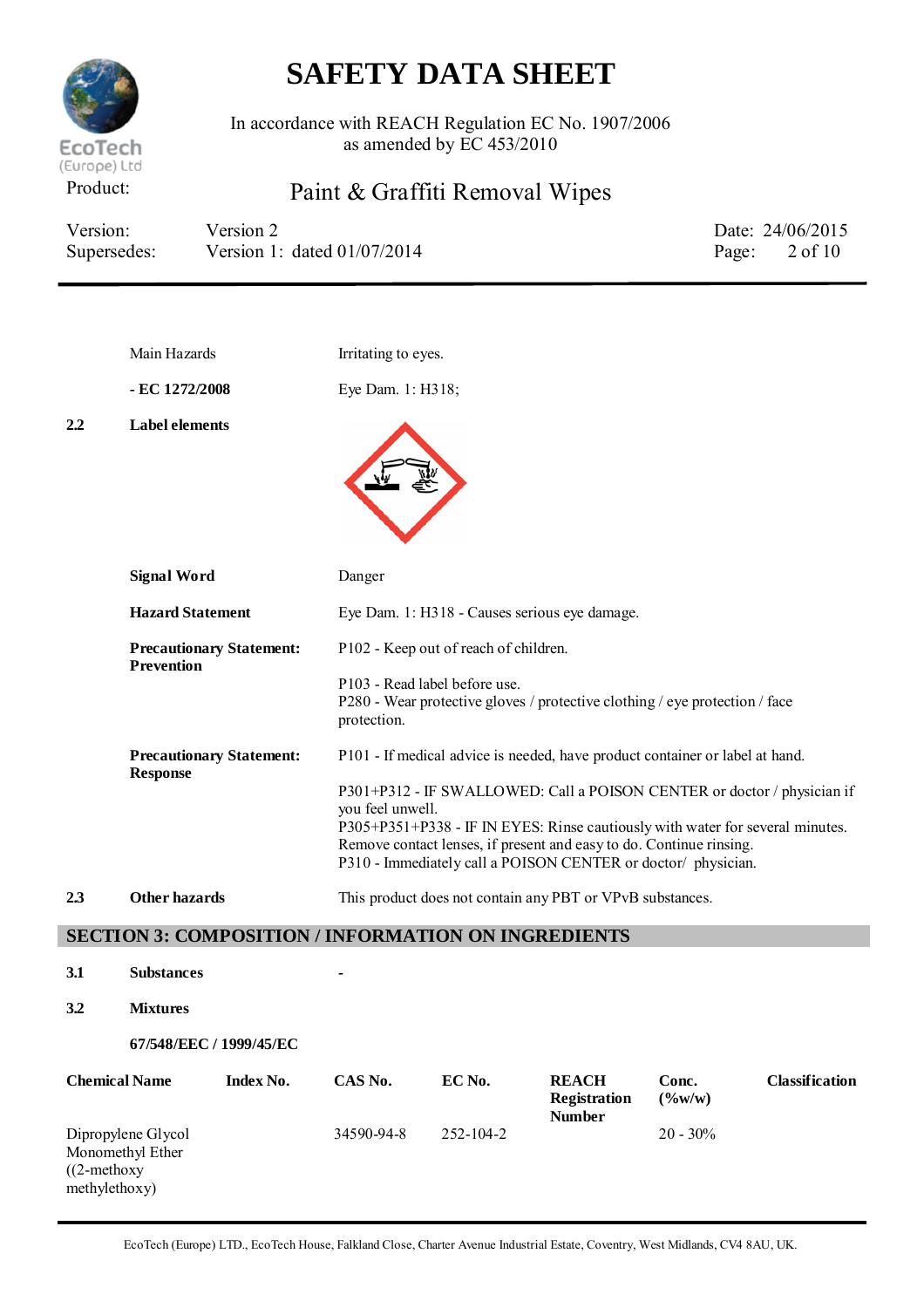

In accordance with REACH Regulation EC No. 1907/2006 as amended by EC 453/2010

## Product: Paint & Graffiti Removal Wipes

| Version:<br>Supersedes:                                         |                            | Version 2<br>Version 1: dated 01/07/2014 |            |           |                                                                                                                                                                           | Page:                    | Date: 24/06/2015<br>3 of 10                                                                                                        |
|-----------------------------------------------------------------|----------------------------|------------------------------------------|------------|-----------|---------------------------------------------------------------------------------------------------------------------------------------------------------------------------|--------------------------|------------------------------------------------------------------------------------------------------------------------------------|
|                                                                 |                            |                                          |            |           |                                                                                                                                                                           |                          |                                                                                                                                    |
| propanol)                                                       | (L) C9 - 11 Pareth-9       |                                          | 68439-45-2 |           |                                                                                                                                                                           | $1 - 10\%$               | Xn; R22 Xi;<br>R41                                                                                                                 |
| Methanol                                                        |                            | $603 - 001 - 00 - X$                     | $67-56-1$  | 200-659-6 |                                                                                                                                                                           | $0 - 0.5\%$              | $F$ ; R <sub>1</sub> 1 T;<br>R23/24/25-<br>39/23/24/25                                                                             |
|                                                                 | EC 1272/2008               |                                          |            |           |                                                                                                                                                                           |                          |                                                                                                                                    |
| <b>Chemical Name</b>                                            |                            | <b>Index No.</b>                         | CAS No.    | EC No.    | <b>REACH</b><br>Registration<br><b>Number</b>                                                                                                                             | Conc.<br>$(\frac{6}{W})$ | <b>Classification</b>                                                                                                              |
| Monomethyl Ether<br>$((2-methoxy$<br>methylethoxy)<br>propanol) | Dipropylene Glycol         |                                          | 34590-94-8 | 252-104-2 |                                                                                                                                                                           | $20 - 30\%$              |                                                                                                                                    |
|                                                                 | (L) C9 - 11 Pareth-9       |                                          | 68439-45-2 |           |                                                                                                                                                                           | $1 - 10\%$               | Acute Tox. 4:<br>H302; Eye<br>Dam. 1: H318;                                                                                        |
| Methanol                                                        |                            | $603 - 001 - 00 - X$                     | 67-56-1    | 200-659-6 |                                                                                                                                                                           | $0 - 0.5\%$              | Flam. Liq. 2:<br>H <sub>225</sub> ; Acute<br>Tox. 3: H331;<br>Acute Tox. 3:<br>H311; Acute<br>Тох. 3: Н301;<br>STOT SE 1:<br>H370; |
|                                                                 | <b>Further information</b> |                                          |            |           | For full text of H-statements and R-phrases: see SECTION 16.                                                                                                              |                          |                                                                                                                                    |
|                                                                 |                            | <b>SECTION 4: FIRST AID MEASURES</b>     |            |           |                                                                                                                                                                           |                          |                                                                                                                                    |
| 4.1                                                             |                            | <b>Description of first aid measures</b> |            |           |                                                                                                                                                                           |                          |                                                                                                                                    |
|                                                                 | Inhalation                 |                                          | persist.   |           | Inhalation is unlikely due to liquid impregnated on a fabric substrate. Considered<br>to be not hazardous by inhalation. Seek medical attention if irritation or symptoms |                          |                                                                                                                                    |

Eye contact Eye contact is unlikely due to liquid impregnated on a fabric substrate. Rinse

medical attention if irritation or symptoms persist.

Skin contact No irritation expected. Wash off immediately with plenty of soap and water. Seek medical attention if irritation or symptoms persist.

Ingestion Ingestion is highly unlikely due to liquid impregnated on a fabric substrate. Rinse

immediately with plenty of water for 15 minutes holding the eyelids open. Seek

mouth thoroughly. DO NOT INDUCE VOMITING. Seek medical attention if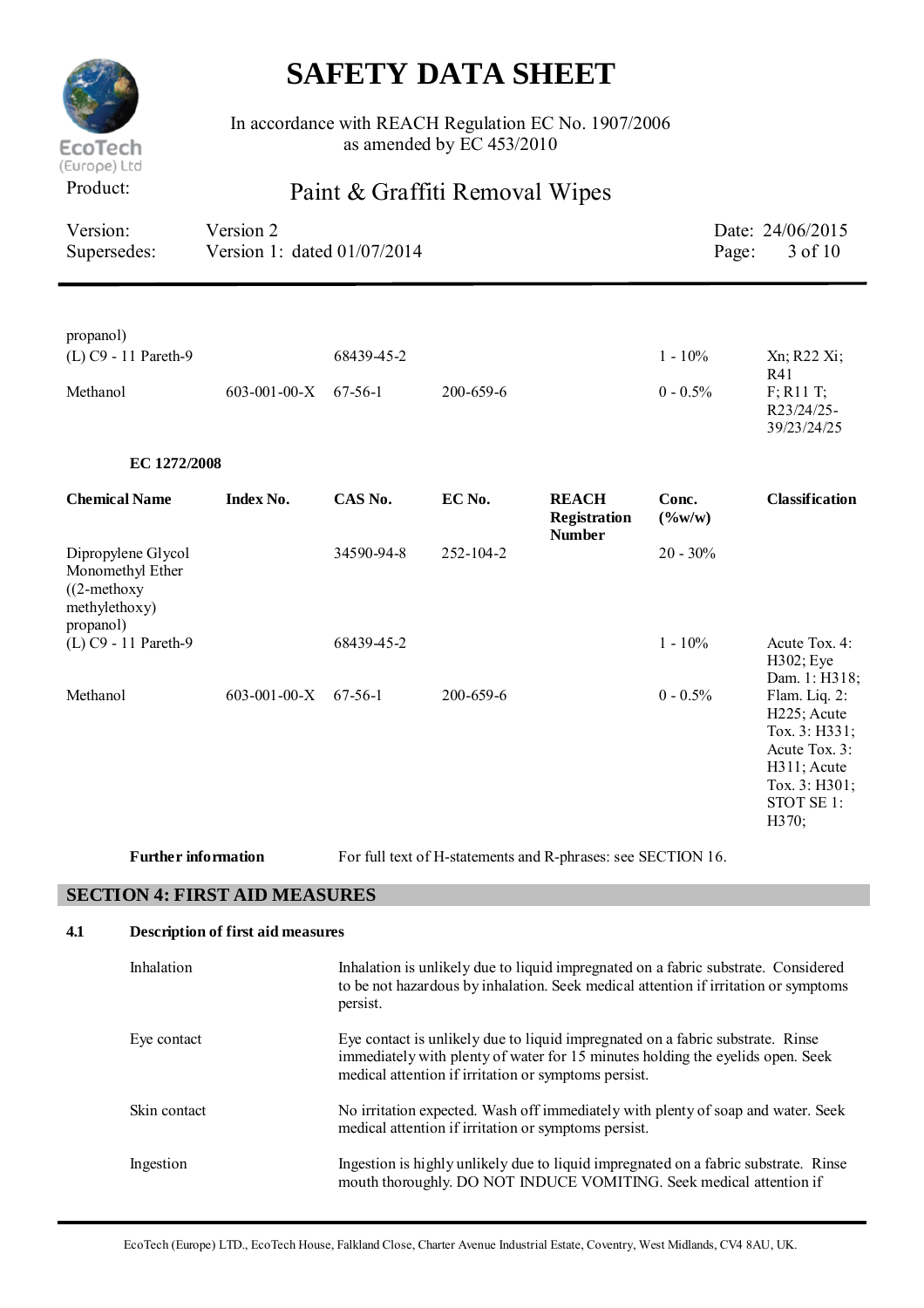

In accordance with REACH Regulation EC No. 1907/2006 as amended by EC 453/2010

## Product: Paint & Graffiti Removal Wipes

| Version:    | Version 2                     | Date: 24/06/2015         |
|-------------|-------------------------------|--------------------------|
| Supersedes: | Version 1: dated $01/07/2014$ | Page: $4 \text{ of } 10$ |

irritation or symptoms persist. **4.2 Most important symptoms and effects, both acute and delayed** Inhalation No specific symptoms noted. Eye contact Causes serious eye irritation. Skin contact May cause skin irritation. Ingestion No specific symptoms noted. **4.3 Indication of any immediate medical attention and special treatment needed** If you feel unwell, seek medical advice (show the label where possible). No specific first aid measures noted.

### **SECTION 5: FIREFIGHTING MEASURES**

| 5.1 | <b>Extinguishing media</b>                               | Product is not flammable. Use extinguishing media appropriate to the surrounding<br>fire conditions.                                    |
|-----|----------------------------------------------------------|-----------------------------------------------------------------------------------------------------------------------------------------|
| 5.2 | Special hazards arising from<br>the substance or mixture | None.                                                                                                                                   |
| 5.3 | Advice for firefighters                                  | Wear protective gloves / protective clothing / eye protection / face protection. Wear<br>suitable respiratory equipment when necessary. |

### **SECTION 6: ACCIDENTAL RELEASE MEASURES**

| 6.1 | precautions,<br><b>Personal</b><br>protective<br>equipment and<br>emergency procedures | Large spillages are highly unlikely due to liquid impregnated on a fabric substrate.<br>Avoid contact with eyes. Wear protective gloves/protective clothing / eye<br>protection / face protection. In case of splashing, wear approved safety goggles.<br>Wash hands after handling the product. Surfaces contaminated with the product<br>will become slippery. |
|-----|----------------------------------------------------------------------------------------|------------------------------------------------------------------------------------------------------------------------------------------------------------------------------------------------------------------------------------------------------------------------------------------------------------------------------------------------------------------|
| 6.2 | <b>Environmental precautions</b>                                                       | Large spillages are highly unlikely due to liquid impregnated on a fabric substrate.<br>Advise local authorities if large spills cannot be contained. Do not allow product to<br>enter drains. Do not flush into surface water. Prevent further spillage if safe.                                                                                                |
| 6.3 | Methods and material for<br>containment and cleaning up                                | Large spillages are highly unlikely due to liquid impregnated on a fabric substrate.<br>Absorb with inert, absorbent material. Transfer to suitable, labelled containers for<br>disposal. Clean spillage area thoroughly with plenty of water. Use of non-sparking<br>tools and equipment where applicable.                                                      |
| 6.4 | Reference to other sections                                                            | For recommended personal protective equipment see Section 8. For disposal see<br>Section 13.                                                                                                                                                                                                                                                                     |

### **SECTION 7: HANDELING AND STORAGE**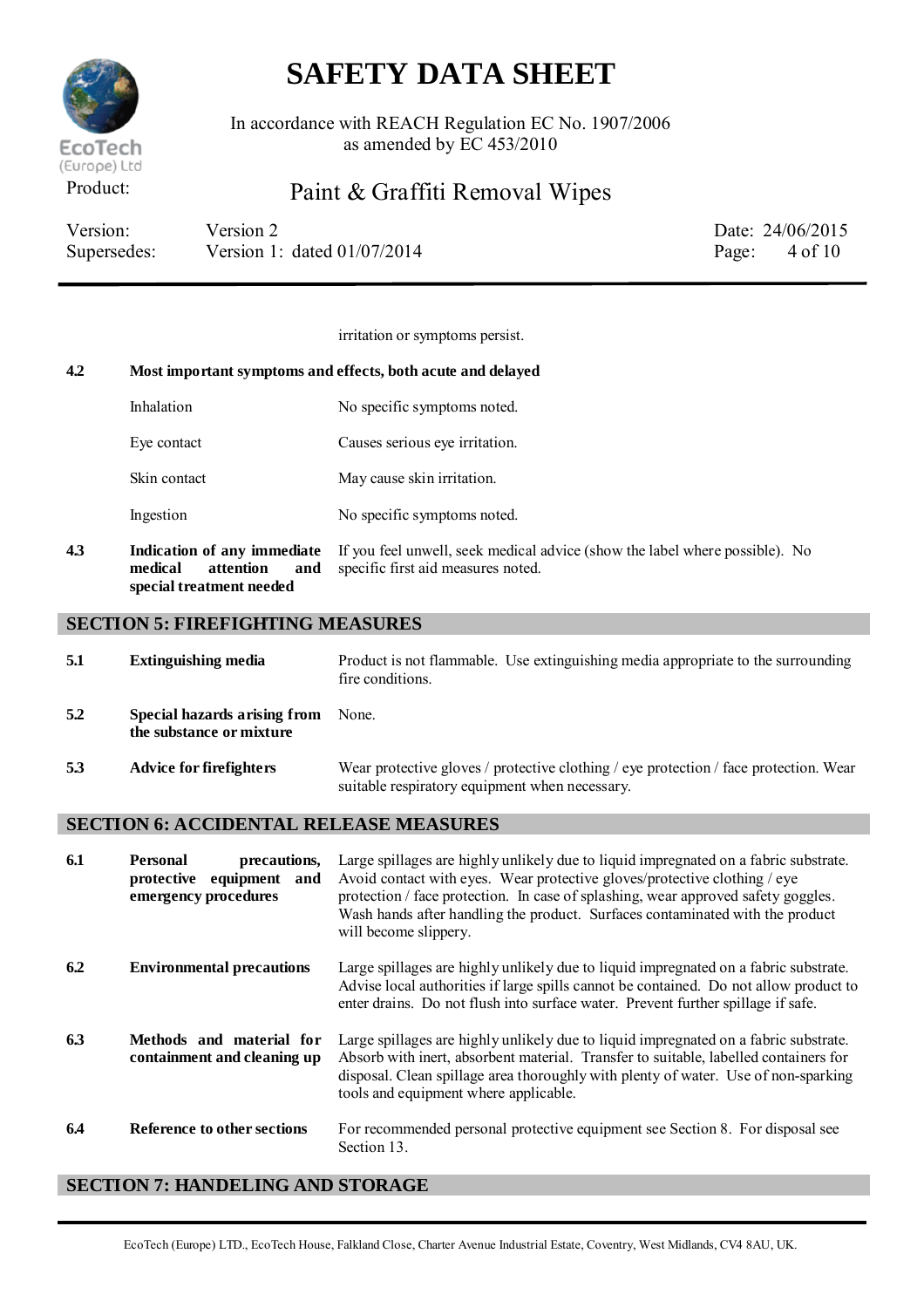

In accordance with REACH Regulation EC No. 1907/2006 as amended by EC 453/2010

## Product: Paint & Graffiti Removal Wipes

| Version:    | Version 2                     | Date: 24/06/2015         |
|-------------|-------------------------------|--------------------------|
| Supersedes: | Version 1: dated $01/07/2014$ | Page: $5 \text{ of } 10$ |

| 7.1 | <b>Precautions</b><br>for<br>handling                                 | safe | Avoid contact with eyes. Wear protective gloves/protective clothing / eye<br>protection / face protection. Do not eat, drink or smoke in areas where this product<br>is used or stored. Wash hands after handling the product. Remove contaminated<br>clothing and protective equipment before entering eating areas. Adopt best Manual<br>Handling considerations when handling, carrying and dispensing. |
|-----|-----------------------------------------------------------------------|------|------------------------------------------------------------------------------------------------------------------------------------------------------------------------------------------------------------------------------------------------------------------------------------------------------------------------------------------------------------------------------------------------------------|
| 7.2 | Conditions for safe storage,<br>including<br><i>incompatibilities</i> | any  | Keep out of the reach of children. Keep in a cool, dry, well ventilated area. Keep<br>containers tightly closed. Store in correctly labelled containers. Do NOT allow to<br>freeze.                                                                                                                                                                                                                        |
| 7.3 | Specific end use                                                      |      | Restricted to professional users.                                                                                                                                                                                                                                                                                                                                                                          |

### **SECTION 8: EXPOSURE CONTROLS / PERSONAL PROTECTION**

### **8.1 Control parameters**

#### **8.1.1 Exposure Limit Values**

| Dipropylene Glycol<br>Monomethyl Ether $((2 -$<br>methoxy methylethoxy)<br>propanol) | WEL 8-hr limit ppm: 50                               | WEL 8-hr limit mg/m3: $308$                                 |
|--------------------------------------------------------------------------------------|------------------------------------------------------|-------------------------------------------------------------|
|                                                                                      | WEL 15 min limit ppm: -                              | WEL 15 min limit mg/m3: $-$                                 |
| Menthol                                                                              | WEL 8-hr limit ppm: 200<br>WEL 15 min limit ppm: 250 | WEL 8-hr limit $mg/m3$ : 266<br>WEL 15 min limit mg/m3: 333 |

#### **8.2 Exposure controls**

| 8.2.1  | Appropriate<br>engineering<br><b>Controls</b> | Keep in a cool, dry, well ventilated area. Wear protective gloves/protective<br>clothing / eye protection / face protection. |
|--------|-----------------------------------------------|------------------------------------------------------------------------------------------------------------------------------|
| 8.2.2  | <b>Individual</b><br>protection<br>measures   | Wear protective clothing.                                                                                                    |
|        | Eye / face protection                         | In case of splashing, wear Approved safety goggles. Provide eye wash station.                                                |
| 8.2.3  | Environmental<br>exposure controls            | Do not empty into drains. Do not flush into surface water. Prevent further spillage<br>if safe.                              |
| 8.2.3. | <b>Further information</b>                    | Information valid at the time of review of safety data sheet.                                                                |

### **SECTION 9: PHYSICAL AND CHEMICAL PROPERTIES**

#### **9.1 Information on basic physical and chemical properties**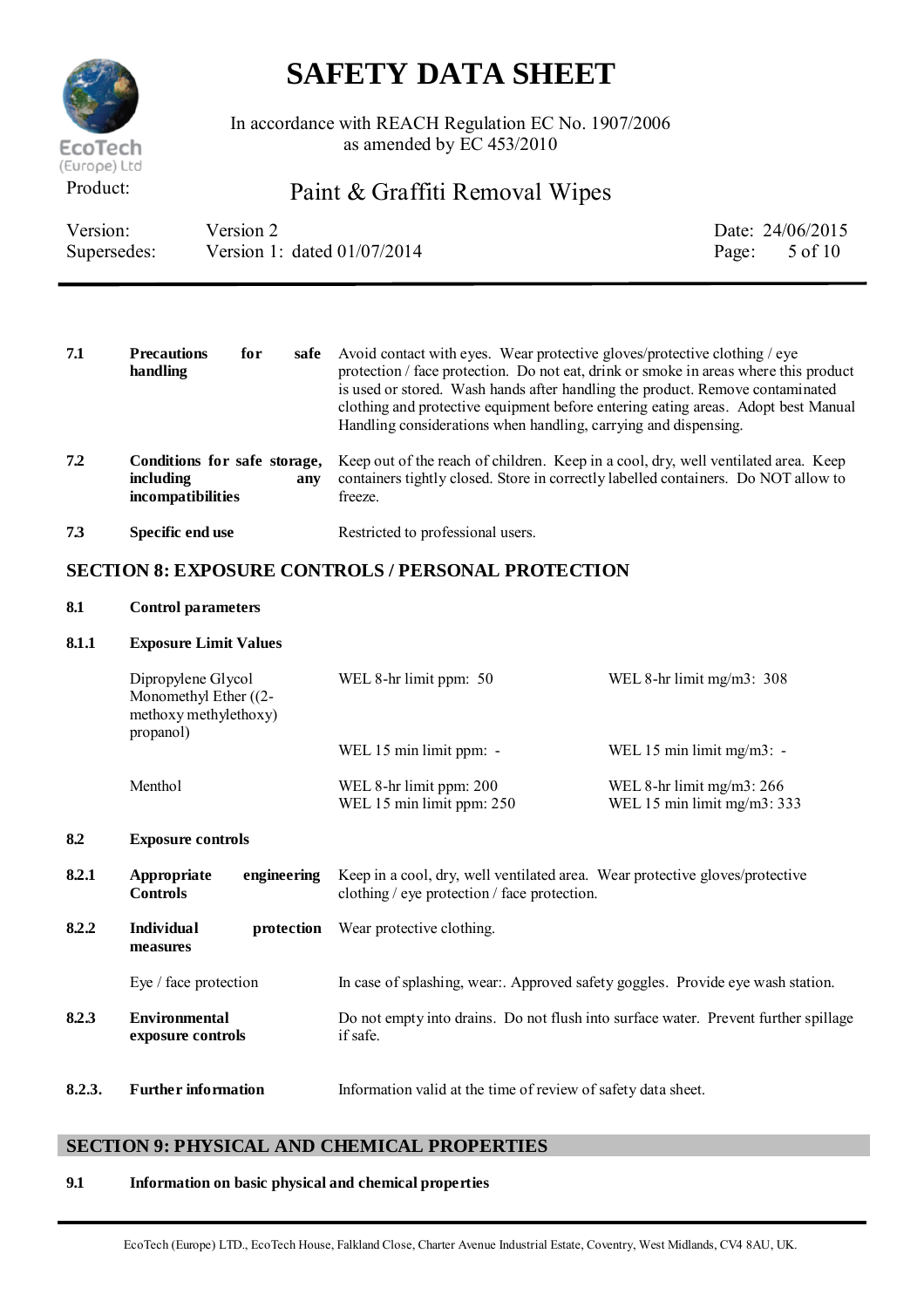

In accordance with REACH Regulation EC No. 1907/2006 as amended by EC 453/2010

## Product: Paint & Graffiti Removal Wipes

| Version:    | Version 2                     | Date: 24/06/2015         |
|-------------|-------------------------------|--------------------------|
| Supersedes: | Version 1: dated $01/07/2014$ | Page: $6 \text{ of } 10$ |

| a            | Appearance:                                          | White or Blue nonwoven fabric impregnated with a yellow solution. |
|--------------|------------------------------------------------------|-------------------------------------------------------------------|
| b            | Odour:                                               | Unfragranced but characteristic alcoholic odour.                  |
| $\mathbf c$  | Odour threshold:                                     | Not available.                                                    |
| d            | pH:                                                  | $5.5 - 6.0$                                                       |
| e            | Melting point / freezing point:                      | Not available.                                                    |
| f            | boiling<br>Initial<br>point<br>and<br>boiling range: | Not available.                                                    |
| g            | Flash point:                                         | Not available.                                                    |
| h            | Evaporation rate:                                    | Not available.                                                    |
| $\mathbf{i}$ | Flammability (solid, gas):                           | Not applicable.                                                   |
| $\mathbf{J}$ | Upper / lower flammability or<br>explosive limits:   | Not available.                                                    |
| k            | Vapour pressure:                                     | Not available.                                                    |
| 1            | Vapour density:                                      | Not available.                                                    |
| m            | Relative density:                                    | 0.85                                                              |
| n            | Solubility(ies):                                     | Soluble in water.                                                 |
| $\mathbf 0$  | Partition coefficient: n-octanol<br>/ water:         | Not available.                                                    |
| p            | Auto-ignition temperature:                           | Not available.                                                    |
| q            | Decomposition temperature:                           | Not available.                                                    |
| $\bf r$      | Viscosity:                                           | Not available.                                                    |
| S            | Explosive properties:                                | Not available.                                                    |
| t            | Oxidising properties:                                | Not available.                                                    |
| 9.2          | <b>Other information</b>                             | None available.                                                   |
|              | <b>SECTION 10: STABILITY AND REACTIVITY</b>          |                                                                   |

#### EcoTech (Europe) LTD., EcoTech House, Falkland Close, Charter Avenue Industrial Estate, Coventry, West Midlands, CV4 8AU, UK.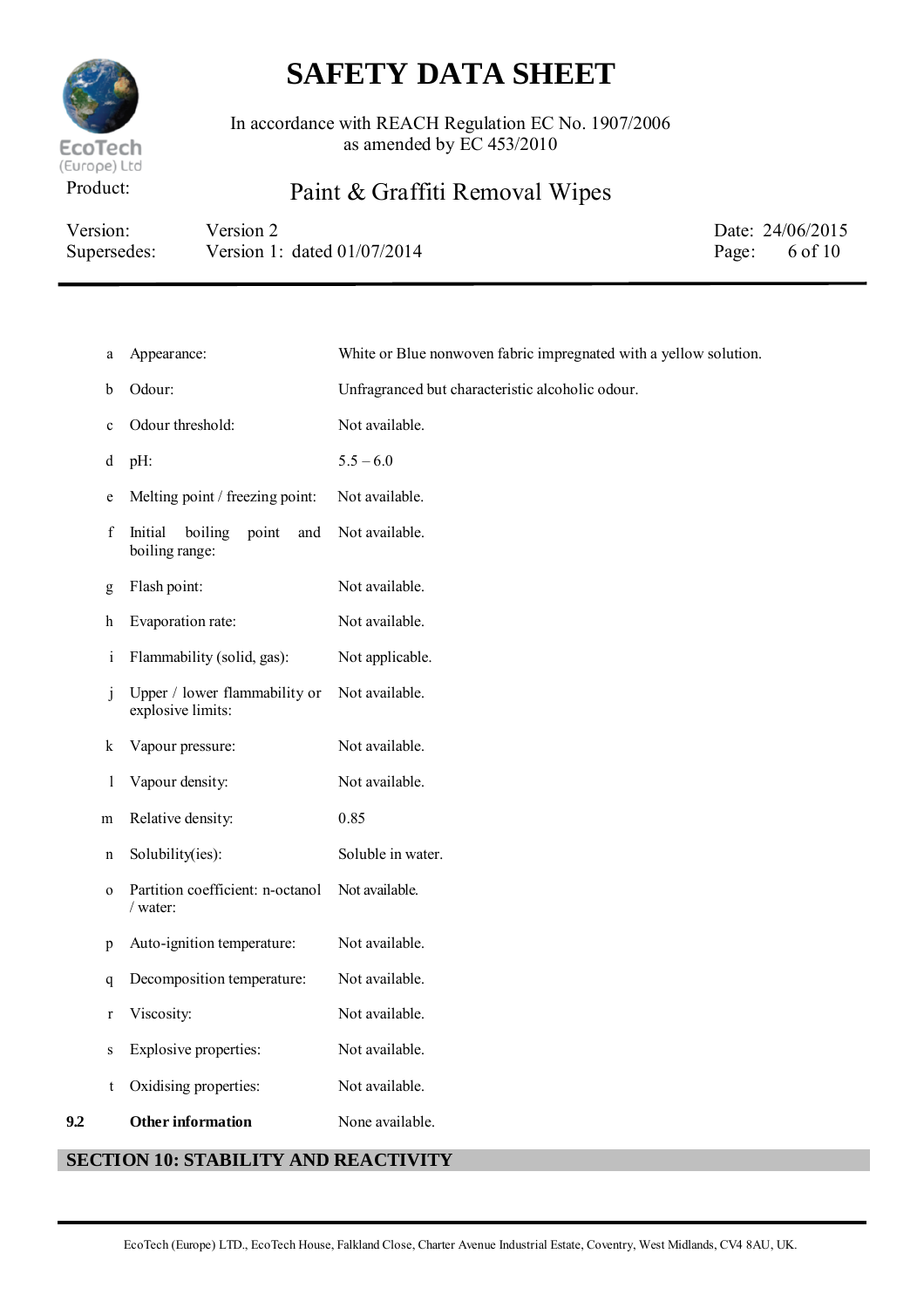

In accordance with REACH Regulation EC No. 1907/2006 as amended by EC 453/2010

## Product: Paint & Graffiti Removal Wipes

| Version:    | Version 2                     | Date: 24/06/2015         |
|-------------|-------------------------------|--------------------------|
| Supersedes: | Version 1: dated $01/07/2014$ | Page: $7 \text{ of } 10$ |

### **10.1 Reactivity** No specific reactivity hazards associated with this product. **10.2 Chemical Stability** Stable under normal conditions. Will not decompose if stored and used as recommended. **10.3 Possibility of hazardous reactions** Strong acids and Strong bases. Strong oxidising agents. 10.4 **Conditions to avoid** Heat. Do NOT allow to freeze. **10.5 Incompatible materials** Strong acids and Strong bases. Strong oxidising agents. **10.6 Hazardous decomposition products** Combustion of the product will generate toxic fumes containing oxides of carbon may be formed.

### **SECTION 11: TOXICOLOGICAL INFORMATION**

#### **11.1 Information on toxicological effects**

| Acute toxicity                       | Based on available data the classification criteria are not met.            |                               |
|--------------------------------------|-----------------------------------------------------------------------------|-------------------------------|
| Skin corrosion / irritation          | Based on available data the classification criteria are not met.            |                               |
| Serious eye damage / irritation      | Causes serious eye damage                                                   |                               |
| Respiratory or skin<br>sensitisation | Based on available data the classification criteria are not met.            |                               |
| Germ cell mutagenicity               | No mutagenic effects reported.                                              |                               |
| Carcinogenicity                      | No carcinogenic effects reported.                                           |                               |
| Reproductive toxicity                | No teratogenic effects reported.                                            |                               |
| STOT-single exposure                 | Not classified as a specific target organ toxicant after repeated exposure. |                               |
| STOT-repeated exposure               | Not classified as a specific target organ toxicant after repeated exposure. |                               |
| Aspiration hazard                    | Based on available data the classification criteria are not met.            |                               |
| <b>Toxicological Information</b>     |                                                                             |                               |
| (L) C9 - 11 Pareth-9                 | Oral Rat LD50: 200-2000 mg/kg                                               |                               |
| Methanol                             | Inhalation Rat LC50/4 h: 128.2 mg/l                                         | Oral Rat $LD50:$ > 1187 mg/kg |

### **SECTION 12: ECOLOGICAL INFORMATION**

**11.1.4** 

Dermal Rabbit LD50: 17100 mg/kg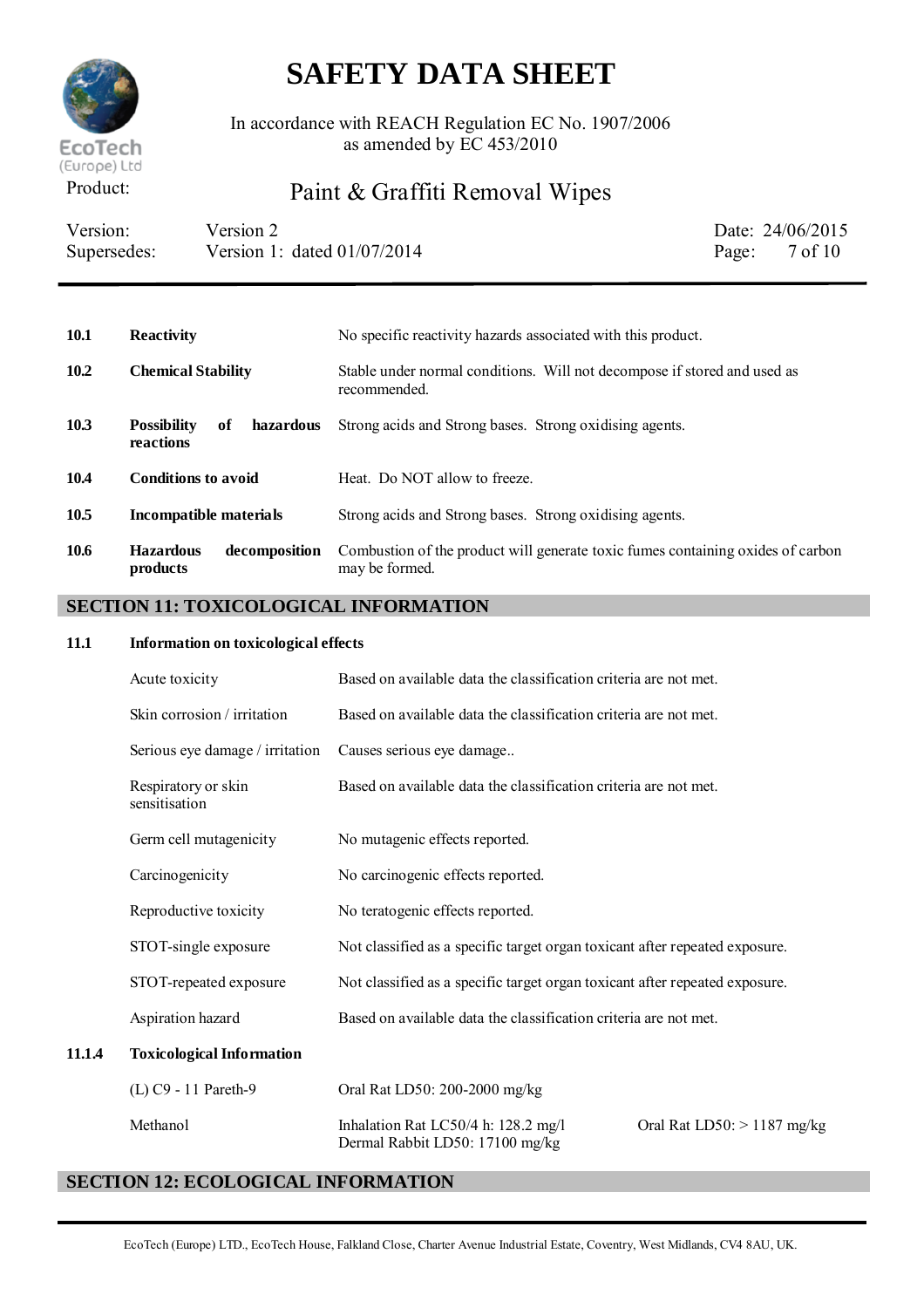

In accordance with REACH Regulation EC No. 1907/2006 as amended by EC 453/2010

Product: Paint & Graffiti Removal Wipes

| Version:    | Version 2                     | Date: 24/06/2015         |
|-------------|-------------------------------|--------------------------|
| Supersedes: | Version 1: dated $01/07/2014$ | Page: $8 \text{ of } 10$ |

12.1 **Toxicity 12.2 Persistence and degradability** The surfactant(s) contained in this preparation complies (comply) with the biodegradability criteria as laid down in the Regulation (EC) No. 648/2004 on detergents. Data to support this assertion are held at the disposal of the competent authorities of the Member States and will be made available to them, at their direct request or at the request of a detergent manufacturer. **12.3 Bio accumulative potential** No data available. **12.4 Mobility in soil** Soluble in water **12.5 Results of PBT and vPvB assessment** The product does not contain any PBT or vPvB substances. **12.6 Other adverse effects** Not known.

#### **SECTION 13: DISPOSAL CONSIDERATION**

**13.1 Waste treatment methods** Contact a licensed waste disposal company. Dispose of as special waste in compliance with local and national regulations. For disposal within the EC, the appropriate code according to the European Waste Catalogue (EWC) should be used. Empty containers can be sent to landfill after cleaning, if in compliance with local and national regulations.

#### **SECTION 14: TRANSPORT INFORMATION**

|      | <b>Hazard Pictograms</b>                                                               |                 |
|------|----------------------------------------------------------------------------------------|-----------------|
| 14.1 | UN number                                                                              | Not applicable. |
| 14.2 | UN proper shipping name                                                                | Not applicable. |
| 14.3 | Transport hazard class(es)                                                             | Not applicable. |
| 14.4 | Packing group                                                                          | Not applicable. |
| 14.5 | <b>Environmental hazards</b>                                                           | Not applicable. |
|      | <b>Marine Pollutant</b>                                                                | Not applicable. |
| 14.6 | <b>Special precautions for user</b>                                                    | Not applicable. |
| 14.7 | <b>Transport in bulk according</b><br>to Annex II of MARPOL 73<br>/78 and the IBC Code | Not applicable. |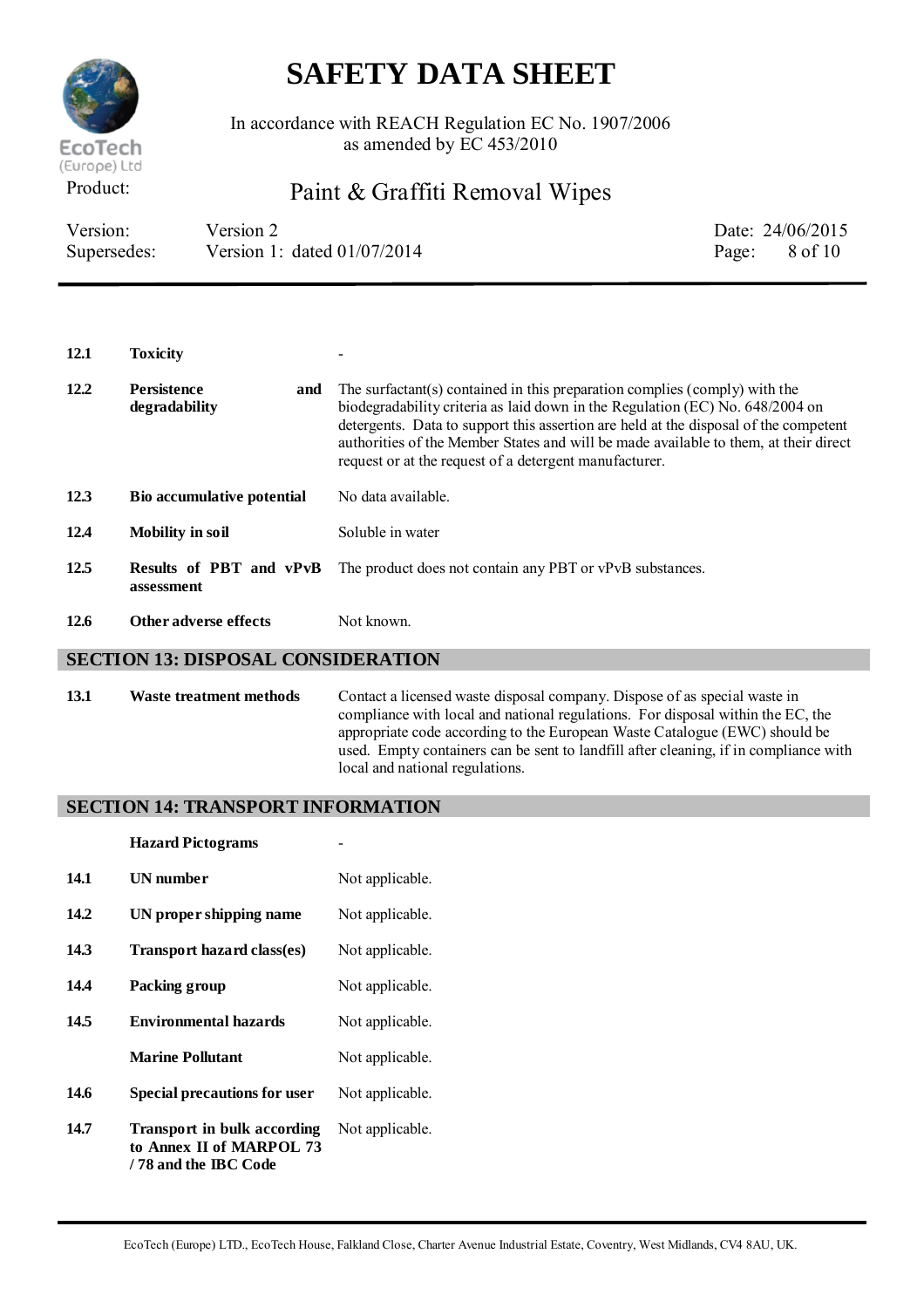

In accordance with REACH Regulation EC No. 1907/2006 as amended by EC 453/2010

Product: Paint & Graffiti Removal Wipes

Version: Version 2 Date: 24/06/2015 Supersedes: Version 1: dated 01/07/2014 Page: 9 of 10

### **SECTION 15: REGULATORY INFORMATION**

| 15.1 | health<br>Safety,<br>and<br>environmental regulations /<br>legislation specific for the<br>substance or mixture | Commission Directive 2000/39/EC of 8 June 2000 established a first list of<br>indicative occupational exposure limit values in implementation of Council<br>Directive 98/24/EC on the protection of the health and safety of workers from the<br>risks related to chemical agents at work. Regulation (EC) No 1907/2006 of the<br>European Parliament and of the Council of 18 December 2006 concerning the<br>Regulation, Evaluation, Authorisation and Restriction of Chemicals (REACH),<br>establishing a European Chemicals Agency, amending Directive 1999/45/EC and<br>repealing Council Regulation (EEC) No 793/93 and Commission Regulation (EC)<br>No. 1488/94 as well as Council Directive 76/769/EEC and Commission Directives<br>91/155/EEC, 93/67/EEC, 93/105/EC and 2000/21/EC, including amendments.<br>Regulation (EC) No 1272/2008 of the European Parliament and of the Council of<br>16 December 2008 on classification, labelling and packaging of substances and<br>mixtures, amending and repealing Directives 67/548/EEC and 1999/45/EC, and<br>amending Regulation (EC) No 1907/2006 with amendments. Commission Directive<br>91/322/EEC of 29 May 1991 on establishing indicative limit values by<br>implementing Council Directive 80/1107/EEC on the protection of workers from<br>the risks related to exposure to chemical, physical and biological agents at work. |
|------|-----------------------------------------------------------------------------------------------------------------|--------------------------------------------------------------------------------------------------------------------------------------------------------------------------------------------------------------------------------------------------------------------------------------------------------------------------------------------------------------------------------------------------------------------------------------------------------------------------------------------------------------------------------------------------------------------------------------------------------------------------------------------------------------------------------------------------------------------------------------------------------------------------------------------------------------------------------------------------------------------------------------------------------------------------------------------------------------------------------------------------------------------------------------------------------------------------------------------------------------------------------------------------------------------------------------------------------------------------------------------------------------------------------------------------------------------------------------------------------------------------------------------------|
| 15.2 | <b>Chemical safety assessment</b>                                                                               | No assessment has been carried out.                                                                                                                                                                                                                                                                                                                                                                                                                                                                                                                                                                                                                                                                                                                                                                                                                                                                                                                                                                                                                                                                                                                                                                                                                                                                                                                                                              |

### **SECTION 16: OTHER INFORMATION**

| Text of risk phrases in<br><b>Section 3</b> | R11 - Highly flammable.<br>R22 - Harmful if swallowed.<br>R23/24/25 - Toxic by inhalation, in contact with skin and if swallowed.<br>R39/23/24/25 - Toxic: danger of very serious irreversible effects through<br>inhalation, in contact with skin and if swallowed.<br>R41 - Risk of serious damage to eyes. |
|---------------------------------------------|---------------------------------------------------------------------------------------------------------------------------------------------------------------------------------------------------------------------------------------------------------------------------------------------------------------|
| <b>Text of Hazard Statements</b>            | Acute Tox. 4: H302 - Harmful if swallowed.                                                                                                                                                                                                                                                                    |
| in Section 3                                | Eye Dam. 1: H318 - Causes serious eye damage.                                                                                                                                                                                                                                                                 |
|                                             | Flam. Liq. 2: H225 - Highly flammable liquid and vapour.                                                                                                                                                                                                                                                      |
|                                             | Acute Tox. 3: H301 - Toxic if swallowed.                                                                                                                                                                                                                                                                      |
|                                             | Acute Tox. 3: H311 - Toxic in contact with skin.                                                                                                                                                                                                                                                              |
|                                             | Acute Tox. 3: H331 - Toxic if inhaled.                                                                                                                                                                                                                                                                        |
|                                             | STOT SE 1: H370 - Causes damage to organs.                                                                                                                                                                                                                                                                    |
| <b>Glossary</b>                             | ADR European Agreement concerning the International Carriage of Dangerous<br>Goods by Road                                                                                                                                                                                                                    |
|                                             | IATA International Air Transport Association                                                                                                                                                                                                                                                                  |
|                                             | IMDG International Maritime Dangerous Goods                                                                                                                                                                                                                                                                   |
|                                             | PBT Persistent, bio accumulative, toxic                                                                                                                                                                                                                                                                       |
|                                             | RID Convention concerning International Carriage by Rail                                                                                                                                                                                                                                                      |
|                                             | vPvB very persistent, very bio accumulative                                                                                                                                                                                                                                                                   |
|                                             | STOT Specific Target Organ Toxicity                                                                                                                                                                                                                                                                           |
|                                             |                                                                                                                                                                                                                                                                                                               |